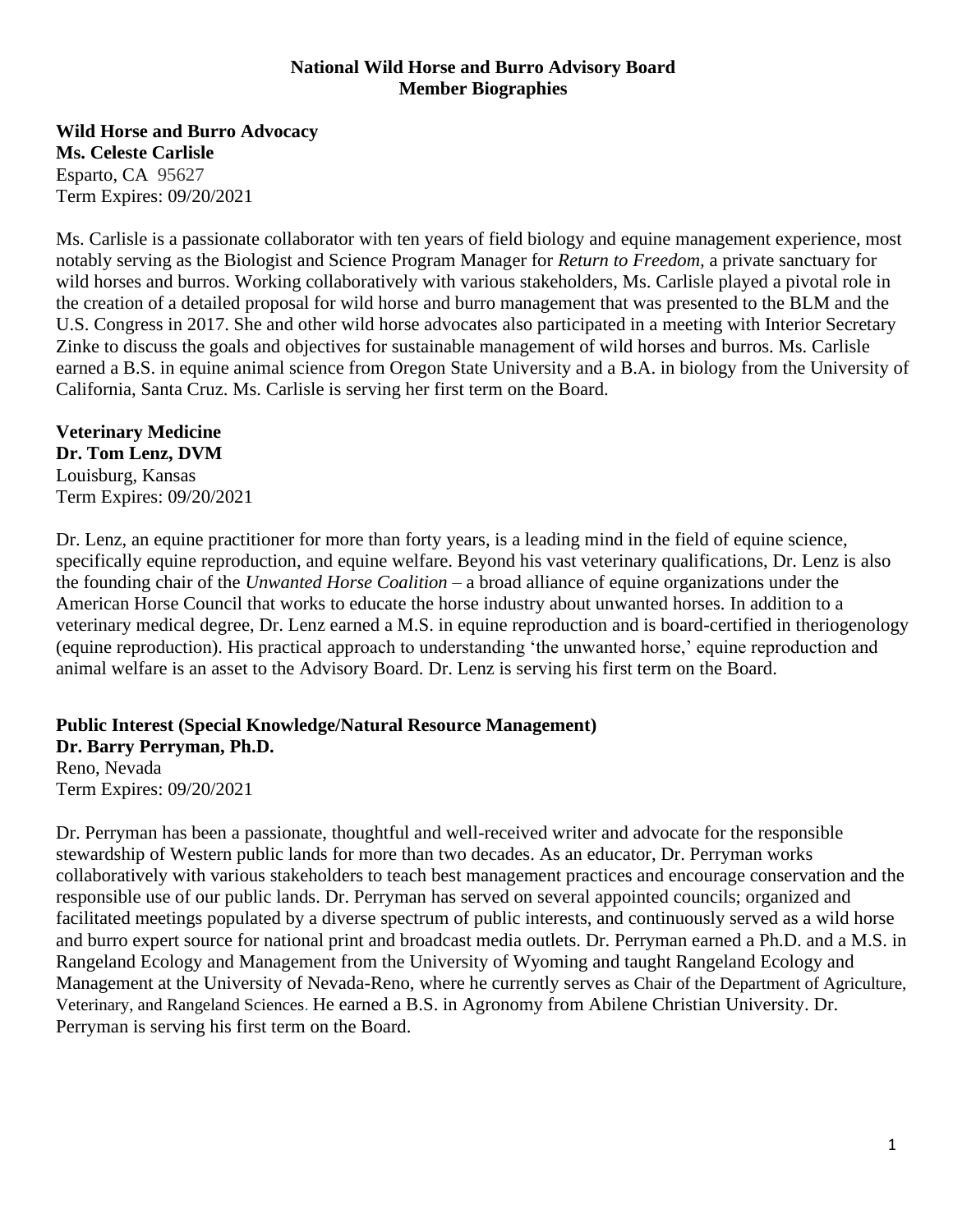### **National Wild Horse and Burro Advisory Board Member Biographies**

**Wildlife Management Dr. Vernon C. Bleich, Ph.D.** Bismarck, North Dakota Term Expires: 10/09/2022

Dr. Bleich is a wildlife biologist with over 40 years of professional experience devoted to studying western wildlife populations, improving their management, and advancing conservation of species and habitat. Before retiring after 35 years at the California Department of Game and Fish, Dr. Bleich was involved in wildlife conservation efforts throughout the Great Basin, Mojave, and Sonoran deserts of California. He currently serves as a Research Professor at the University of Nevada, Reno, where he collaborates with faculty on a variety of research projects and advises graduate students working primarily on the ecology of large mammals occupying the arid-land ecosystems of the Western United States. Dr. Bleich is serving his first term on the Board.

**Humane Advocacy Ms. Susan Staniewicz McAlpine** Kingman, Arizona Term Expires: 10/09/2022

Ms. McAlpine has been involved in raising, training and advocating for horses, both personally and professionally, for the majority of her adult life. She is active in her community and currently serves as a Trustee (District 4, appointed and elected since September 2017) on the Mohave Community College Board of Governors. She received her B.S. in Secondary Education at Framingham State University and her Master of Education in Instructional Design from the University of Massachusetts in Boston. Ms. McAlpine has served on the Mohave County Horse Science Committee, planned educational equestrian programs for area residents and volunteered for the Arizona Dressage Association. She has also written extensive grants for a local animal sanctuary and is a published author. Ms. McAlpine is serving her first term on the Board.

**Livestock Management Mr. Steven W. Yardley** Beaver Utah Term Expires: 10/09/2022

Mr. Yardley, currently Vice President of Yardley Cattle Company, is a public land rancher and private landowner who holds grazing permits from the BLM and the U.S. Forest Service. A graduate of Southern Utah University, Yardley has been active with the Future Farmers of America, Utah Cattlemen's Association, National Cattlemen's Beef Association, and Southern Utah University's Block and Bridle Club. Currently, Mr. Yardley also serves as Vice President of the Western Rangelands Conservation Association. This is Mr. Yardley's second consecutive term on the National Wild Horse and Burro Advisory Board. He served his first appointment from 2016-2019.